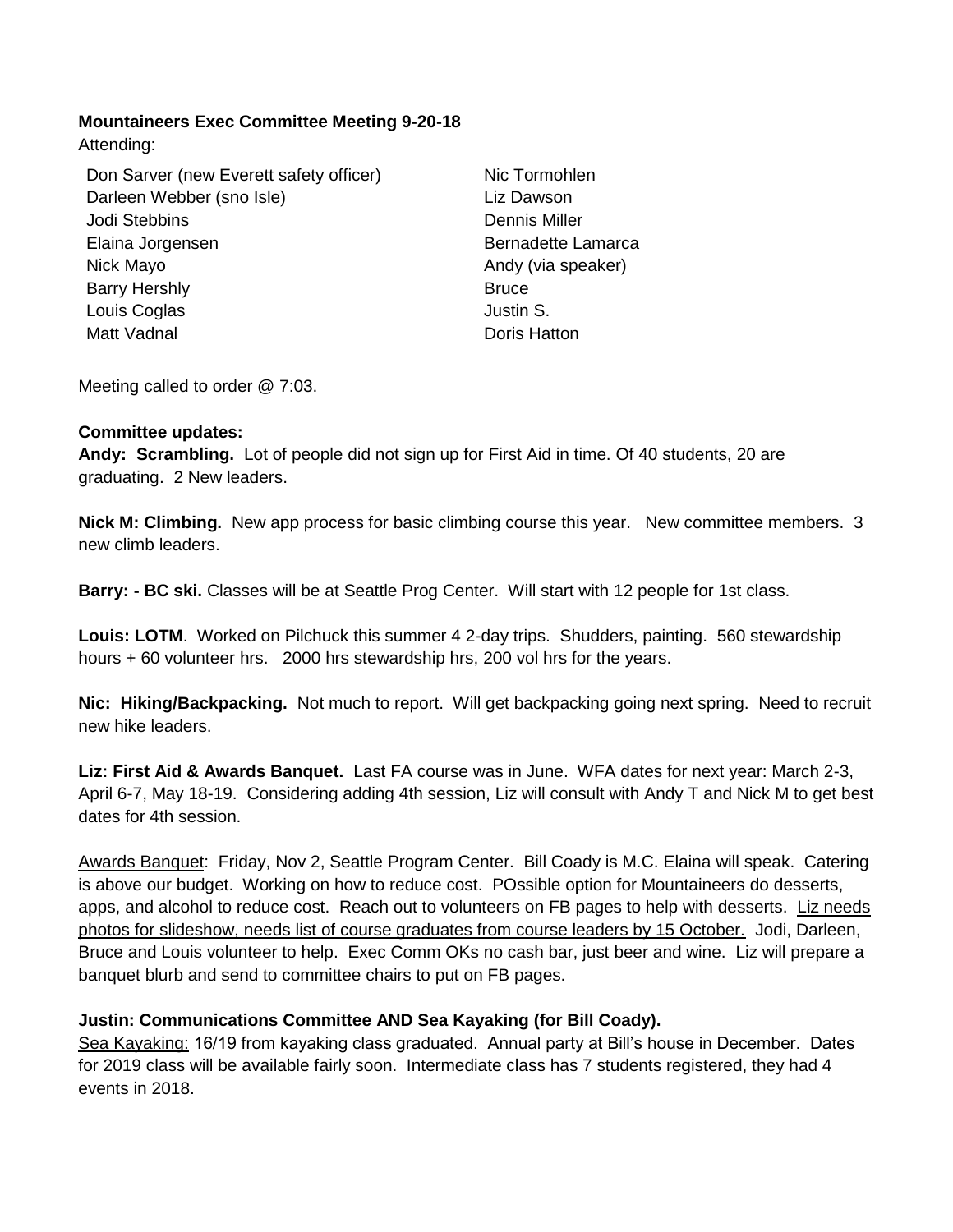Communications: Exploring possible Instagram account for Mountaineers, need to figure out how it would be managed. Newsletter -- if you have a blog or paragraph about an activity you did or will do, let Justin know. Newsletter is sent 4th day of Month. Get stuff to Justin by 2nd day of Month. Longer submissions need more time. If committees have someone who likes to post a lot of stuff, please refer them to Justin. Would be good to have someone from each committee be the communications liaison.

**Darleen: Program Director.** New to the position. Coordinates open houses. Will tell about her trip to the Dolomites in May.

**Doris: Membership**. Salmon bake is October 7. She'll get salmon from Costco. Jodi will bring corn and potatoes. Keg will be Diamond Knot. Stewardship hours available if students volunteer.

Larry Ingles Service Award: Committee is Bern, Doris and Bruce. If you want to nominate someone, send their name and blurb about why you're nominating to Doris by October 7th.

**Don Sarver. New Everett Branch Safety Officer.** Had major injury accident on Little Tahoma. July 9, 2017. Published in Rock and Ice back in May. Running his real life accident scenario in the MFA class. It is important to engage accident victims and their families to get the full story after an accident. Reach out to them and give support.

**Jodi: Treasurer.** Revenue: \$86,018, Expenses: \$52,310. Still finalizing FY 2019 Budget.

# **Matt: Director, Chair of Ad Hoc Comm for North Sound Prog Center**

- 1. On Thurs Oct 25 there will be a Luncheon 12-2 pm, for 25+ yr members. @ UCC on Rockefeller in Everett. Supported by Development at program center. Tom Vogel and Amber Carrigan are coming up from Seattle for the Event.
- 2. Branch leadership course is Saturday November 17. All day, excellent program.

# **Concept Proposal for North Sound Program Center (NSPC).**

Draft presentation sent to Exec Comm by Matt yesterday. There will be a road Trip to Tacoma Program Center Sunday, Sept 23 to meet with architect. This is the biggest project we've undertaken. Process has 4 Phases. Right now we're nearing the end of phase 1. P 1: concept proposal, P2: detailed proposal, P3: Funding P4: Execute.

#### **Committee Members:**

- Matt Vadnal
- Carol Bermon (active in scrambling committee, retired accountant)
- Bruce Wolverton
- Liz Dawson (relatively new, joined 2011, Fish Biologist)
- Mike Hendrickson (homebuilder, lots of technical expertise)
- Rob Holman (intermediate climbing chair, IT exec)

# **Why now? A confluence of factors.**